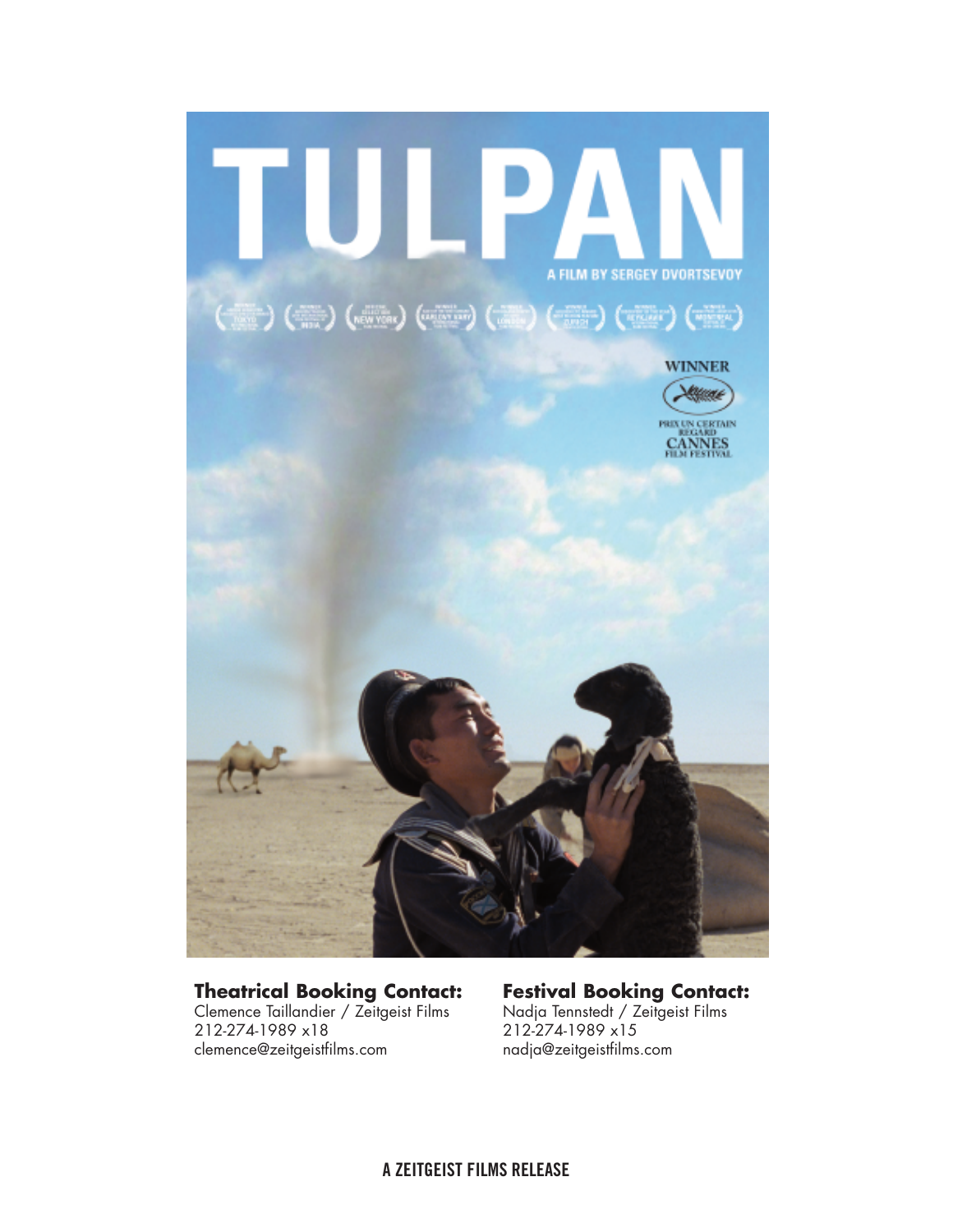# **TULPAN a film by Sergey Dvortsevoy**

Winner of the Prix Un Certain Regard at the 2008 Cannes Film Festival, acclaimed Kazakh documentarian Sergey Dvortsevoy's first narrative feature is a gorgeous mélange of tender comedy, ethnographic drama and wildlife extravaganza. Following his Russian naval service, young dreamer Asa returns to his sister's nomadic brood on the desolate Hunger Steppe to begin a hardscrabble career as a shepherd. But before he can tend a flock of his own, Asa must win the hand of the only eligible bachelorette for miles—his alluringly mysterious neighbor Tulpan. Accompanied by his girlie mag-reading sidekick Boni (and a menagerie of adorable lambs, stampeding camels, mewling kittens and mischievous children), Asa will stop at nothing to prove he is a worthy husband and herder. In the tradition of such crowd-pleasing travelogues as The Story of the Weeping Camel, Tulpan's gentle humor and stunning photography transport audiences to this singular, harshly beautiful region and its rapidly vanishing way of life.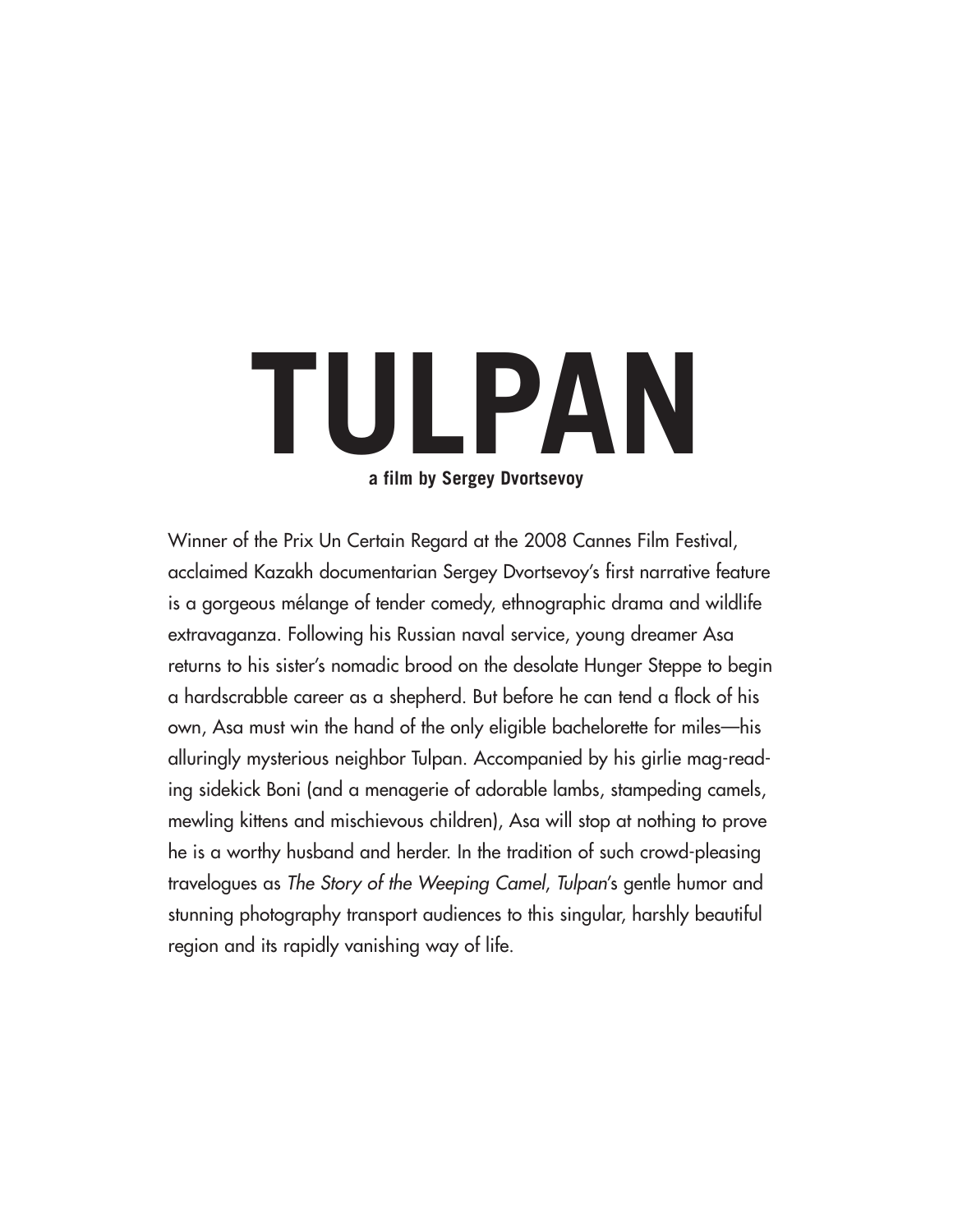## **AN INTERVIEW WITH SERGEY DVORTSEVOY**

#### **Where exactly did you shoot?**

TULPAN was shot in southern Kazakhstan, in an area called Betpak Dala (Hunger Steppe). This is a huge part of the steppe, with very flat terrain. Nobody lives there but shepherds. It's in the middle of nowhere, with the occasional small village. The closest city is Chimkent, 500 kilometers away.

### **What kind of difficulties are involved when you shoot on the steppe?**

First of all it's very difficult for the crew to be put in such a remote place for such a long time. Nature is also tough. Not only the weather, but the animals. There are all sorts of insects, poisonous snakes and spiders especially around May, in the springtime when they wake up. We found spiders in our shoes every day. But the most difficult was the way we shot the film as it took much time and patience from the crew.

### **Did you and the crew have to live like nomads to shoot this film?**

Although we built our own camp one kilometer away from the set where we had water and electricity from generators the crew lived a life very close to nomads on the steppe. We also spent a lot of time living with local shepherds and with the actors because they already moved into a jurte (traditional tent house) one month before shooting and really lived there together as a nomad family. Samal Eslyamova (Samal) did all the work of a shepherd's wife and Ondasyn Besikbasov (Ondas) actually worked as a shepherd. A lot of the things he does in the film he experienced during this period himself.

All this was necessary to give authenticity to the film. Ondasyn and Samal had never lived in a jurte before. Samal is from the north of Kazakhstan, where life is much more European. So the shoot was especially hard for her.

#### **Approximately how many shepherds and their families are still living this nomadic existence in the steppe? Are they dying out as more and more young people like Asa move to the city?**

Actually there are still a lot of families living like nomads in Kazakhstan. But it's different compared to the times of the Soviet Union. Very close to the life that Samal and Ondas live in the film, which is considered a modern life. Then there are different kinds of nomads. Very few have their own livestock. Most are hired by big sheep owners to tend to their sheep and get paid for this in money or in livestock. But they all still live in jurtes in the steppe and travel around hundreds of kilometers a year. Some of them are very poor. What is shown in the film is a realistic portrayal of the current situation. Almost all young people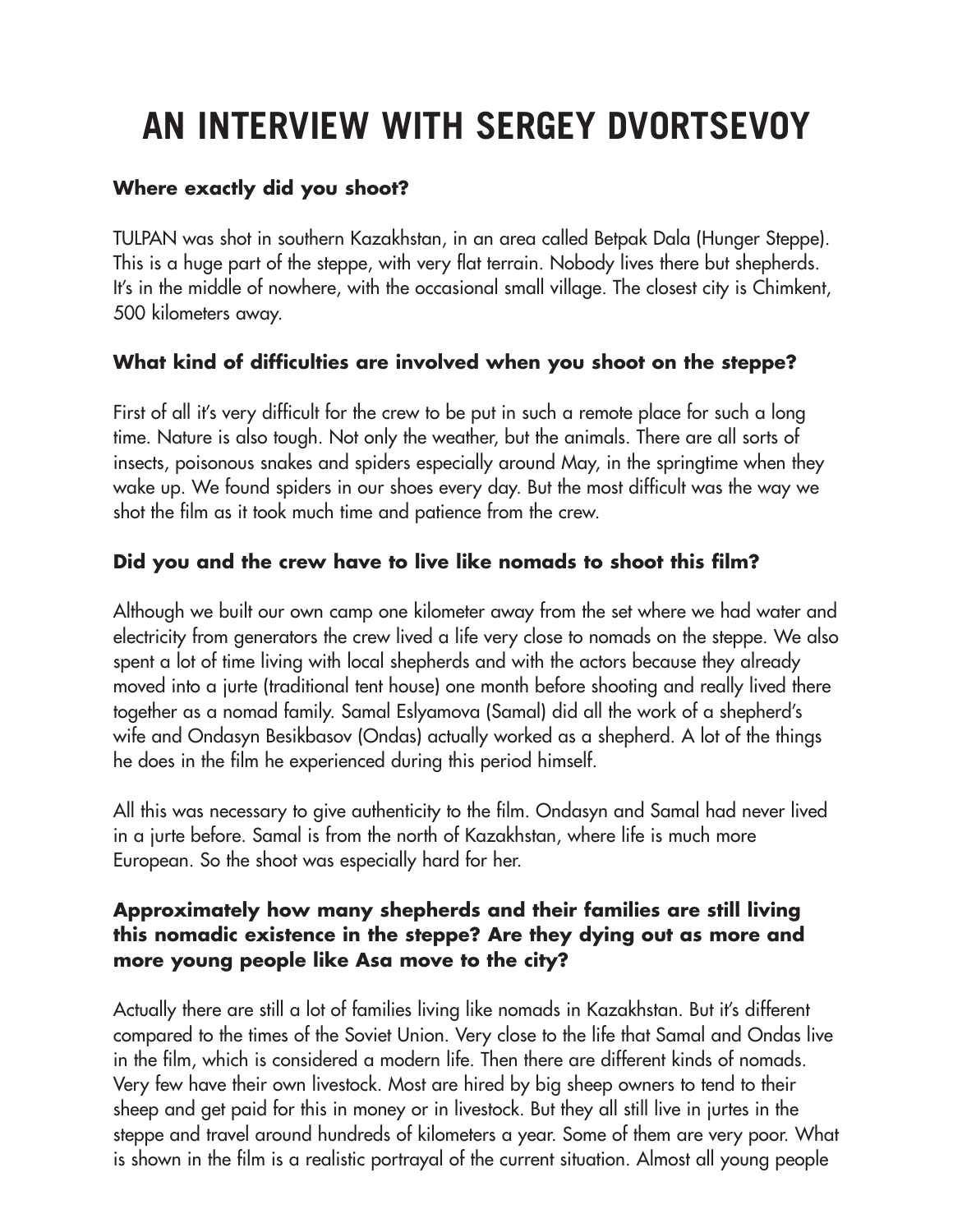want to go to the city. Because they think they can make good money there. But then you see them in the big city Chimkent for example sitting there waiting for a job they cannot find. So they end up as construction or temporary workers if they don't have a special profession. People like Asa and Boni would not find what they are looking for.

#### **Please tell us about working with sheep and especially how you accomplished the lamb birth scene.**

The method of shooting was very unusual. We started shooting the two key scenes of the script first, which were the two lamb birth scenes. We had to shoot them immediately and under time pressure. A sheep giving birth won't wait for preparation.

I knew from experience that it would be very difficult to catch a sheep that's giving birth and that she would allow us to shoot this. Usually they run away. So I told the camera department to be ready for hard work. First they had to follow sheep without the camera to understand how they move, then with a small video camera and only after these tests could they actually use the film camera. I told them it would take hours and even days. My DOP Jola Dylewska is great and she understands very well what I want. The crew spent two weeks just following sheep. In the third week, we tried several times on video to understand what camera movements should be used when the sheep is giving birth. Once the camera crew was technically ready, we waited for one of the thousands of sheep to give birth. The shepherd had a radio station and would call us as soon as one was ready.

When the scenes were shot, I understood that they are so unique and powerful that I had to adjust the rest of the film to those scenes rather than adjusting them to the script. From that on we opened the film to the experiences we made in everyday life and let them influence the story-building. In the end the film grew like a tree and many things were unpredictable.

### **How did you prepare the leading actor for the lamb birth scene?**

I didn't rehearse with the actor before the actual birth scene. I told him what to do according to how the scene developed. He didn't know he would actually have to help the lamb to exit the womb. Only when I saw the lamb could die, I decided he had to help. He ended up very shocked, as he's not from the countryside. It was the first time he did something like this. But this is why the scene is so organic. We were very lucky to catch this scene.

In the end the most difficult thing for the actors was to be as strong as the animals. Because all the animals in the film are fantastic and the actors should not be worse. Everything had to be just as authentic. This was very hard for everybody, actors, sound, camera and directing to achieve this same level of truth throughout the whole film. Sometimes we had to shoot a scene 25 times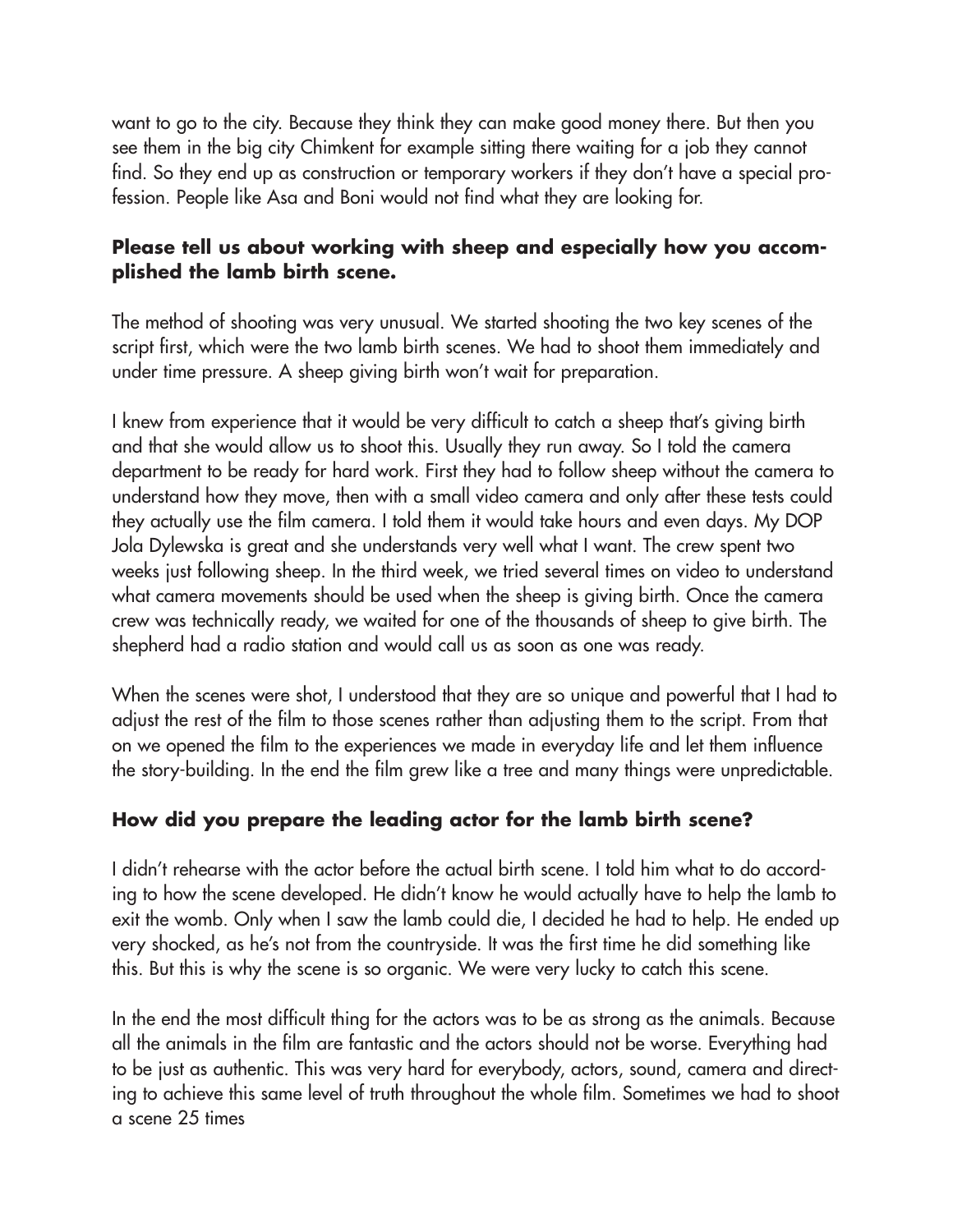### **SERGEY DVORTSEVOY BIOGRAPHY**

TULPAN is Sergey Dvortsevoy's first feature film. He has directed several short and mediumlength documentary films which have won numerous top prizes at festivals like Festival dei Popoli (Florence, Italy), Sunny Side of the Doc (Marseille, France), Cinema du Reel (Paris, France), as well as the prestigious documentary festivals in Leipzig, Germany, and Nyon, France. However, Dvortsevoy prefers to describe his award-winning films IN THE DARK, HIGHWAY, BREAD DAY and PARADISE as "life cinema." His goal has always been to show the simplicity and warmth of the world in a mixture of naturalism and poetry.

Born in 1962 in Chimkent, Kazakhstan, Dvortsevoy graduated from Aviation college in the Ukraine and the Radiotechnical-Institut in Novosibirsk. As an Aeroflot radio engineer, he traveled all over the country, until he saw an announcement for higher education in directing and screenwriting in Moscow.

> **TULPAN** (100 min) **IN THE DARK / V TEMNOTE** (41 min) **HIGHWAY** (52 min) **BREAD DAY / CHLEBNYY DEN** (54 min) **PARADISE / SCHASTYE** (23 min)